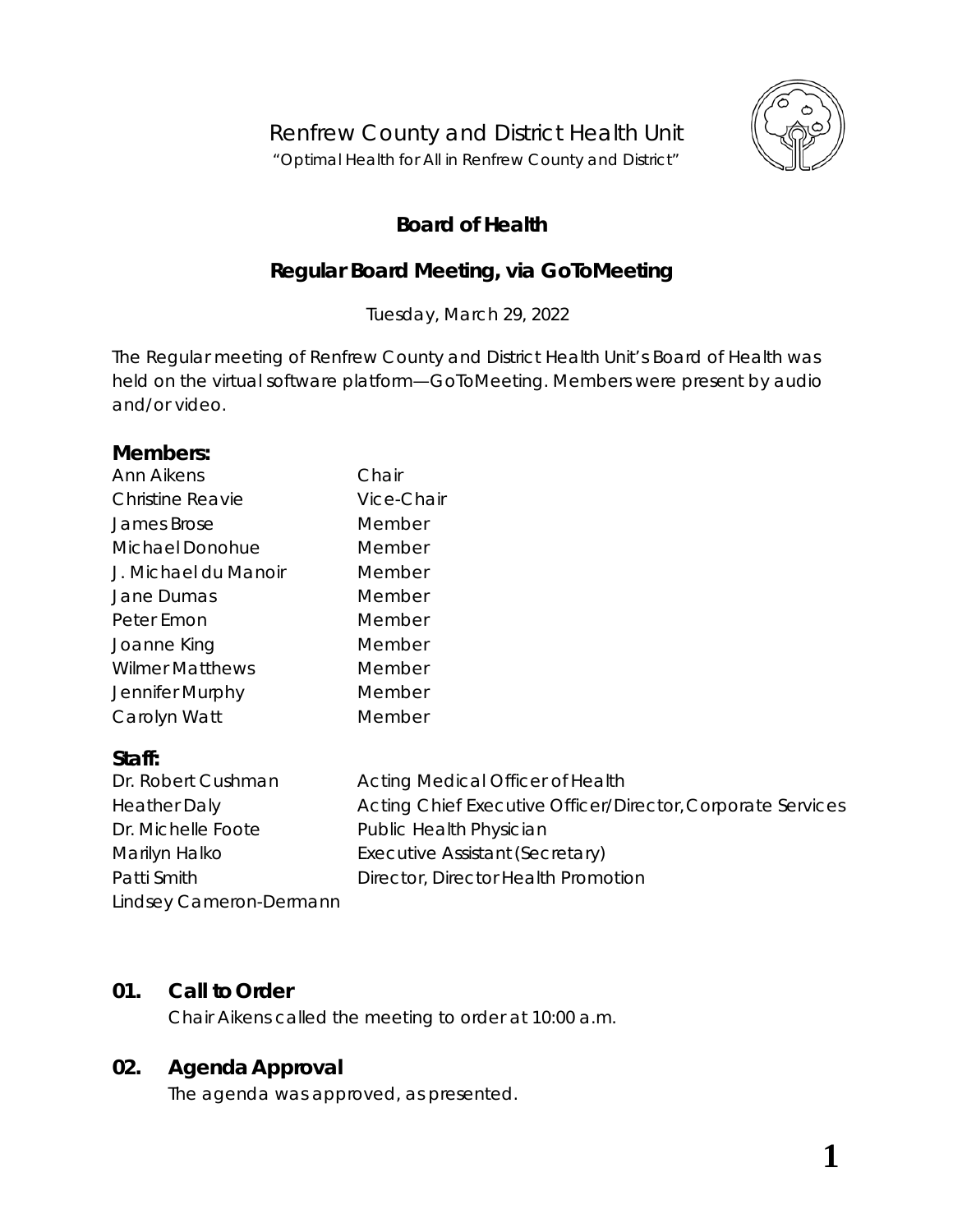## **Resolution: #1 BoH 2022-Mar-29**

Moved by C. Reavie; seconded by J. Murphy; be it resolved that the Board approve the agenda, as presented.

Carried

# **03. Declarations of Conflict ofInterest**

There were no declarations of conflict of interest.

## **04. Delegations**

There were no delegations.

# **05. Minutes of Previous Meetings(Approval)**

a. Regular Meeting Minutes2022-Feb-22 The meeting minutes were approved for Tuesday, February 22, 2022.

## **Resolution: #2 BoH 2022-Mar-29**

Moved by J. King; seconded by W. Matthews; be it resolved that the Board approve the meeting minutes from the Regular Board meeting held on Tuesday, February 22, 2022, as presented.

Carried

#### **06. Business Arising**

a. Action List—Regular BoardMeeting—2022-Feb-22 All items from *[Action List](https://www.rcdhu.com/wp-content/uploads/2022/03/06.-a.-Action-List-Regular-BoH-2022-Feb-22.pdf)* were completed or deferred to a later date.

J. M. du Manoir left the meeting at 10:06 a.m.

# **07. Staff Reports**

a. Report to the Board—Dr. Robert Cushman, Acting Medical Officer of Health Dr. Robert Cushman gave an update to the Board on current COVID-19 activity in Renfrew County and District.

Lindsey Cameron-Dermann, Coordinator, Epidemiology and Health Analytics, presented the following:

• *[RCDHU COVID-19 Epidemiology Report—2022-Mar-29](https://www.rcdhu.com/wp-content/uploads/2022/03/07.-a.-COVID-19-RCDHU-Epidemiology-Update-2022-03-29.pdf)*.

J. M. du Manoir rejoined the meeting at 10:10 a.m.

Dr. Michelle Foote gave an update on COVID-19 activity in RCD schools.

The Chair called for questions and comments from the Board.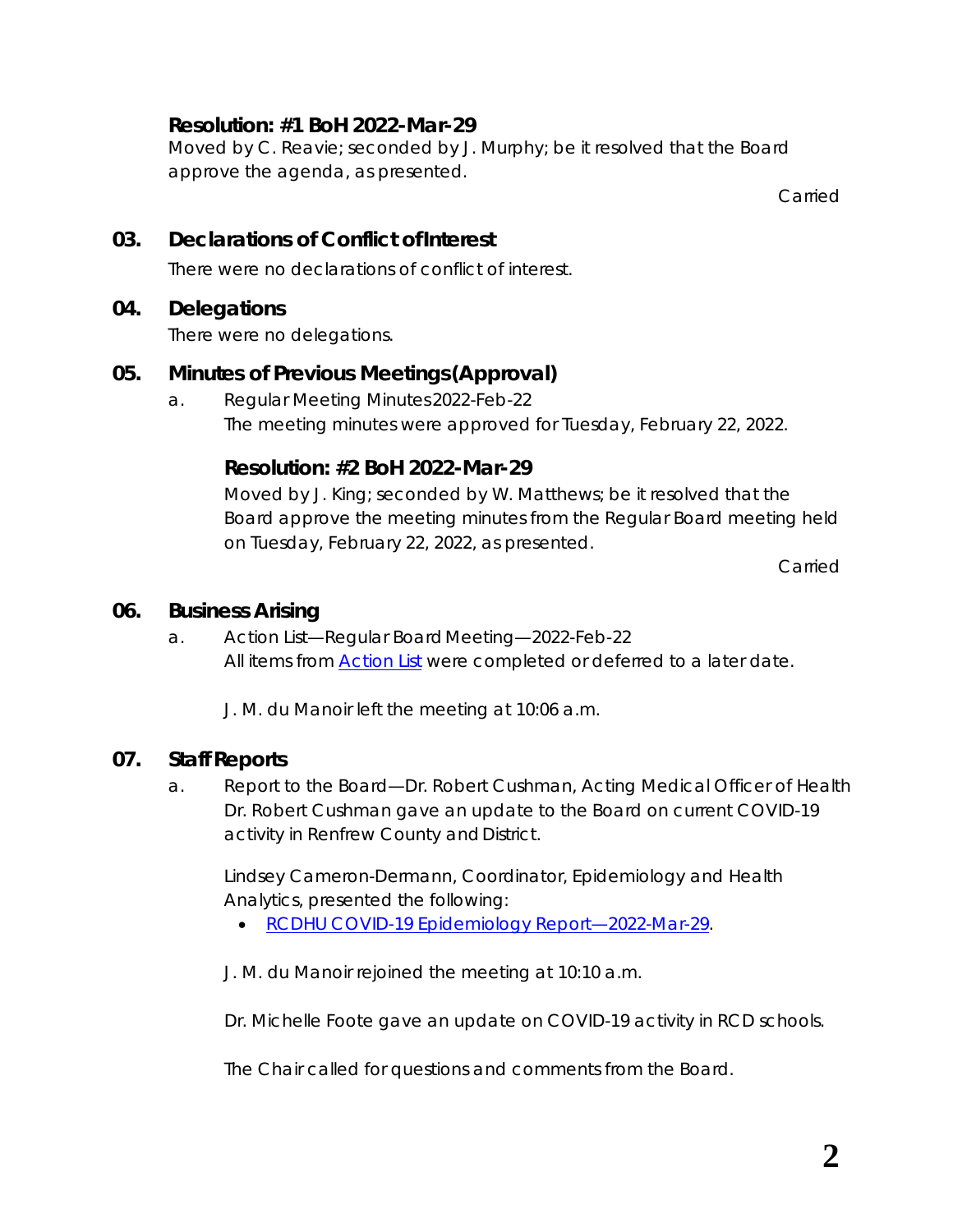M. Donohue left the meeting at 10:24 a.m.

M. Donohue rejoined the meeting at 10:30 a.m.

#### **Resolution: #3 BoH 2022-Mar-29**

Moved by W. Matthews; seconded by J. M. du Manoir; be it resolved that the Board accept the Report to the Board from Dr. Robert Cushman, Acting Medical Officer of Health.

Carried

Chair Aikens thanked Dr. Cushman, Dr. Michelle Foote and Lindsey Cameron-Dermann for their *Report to the Board*.

L. Cameron-Dermann left the meeting at 11:00 a.m.

## **08. Board CommitteeReports**

a. Governance

Committee Chair Joanne King presented the following:

• *[Governance Committee BoardReport](https://www.rcdhu.com/wp-content/uploads/2022/04/08.-a.-Governance-Committee-Board-Report-2022-Mar-10.pdf)*.

Chair Aikens reviewed the item on the *Report* and called for questions and comments from the Board.

# **Resolution: #4 BoH 2022-Mar-29**

Moved by J. Dumas; seconded by C. Reavie; be it resolved that the Board accept the Governance Committee Board Report.

Carried

b. Resources

Committee Chair J. Michael du Manoir presented the information item on the following report to the Board:

• *[Resources Committee Board](https://www.rcdhu.com/wp-content/uploads/2022/04/08.-b.-i.-Resources-Committee-Board-Report-2022-Mar-21.pdf) Report*.

#### **Resolution: #5 BoH 2022-Mar-29**

Moved by J. M. du Manoir; seconded by J. Brose; be it resolved that the Resources Committee Resolutions Item #1. "*2022 RCDHU Draft Budget and Annual Service Plan*" be severed from the Committee Report and be considered separately.

Carried

The Board Chair reviewed the information item and called for questions and comments from the Board.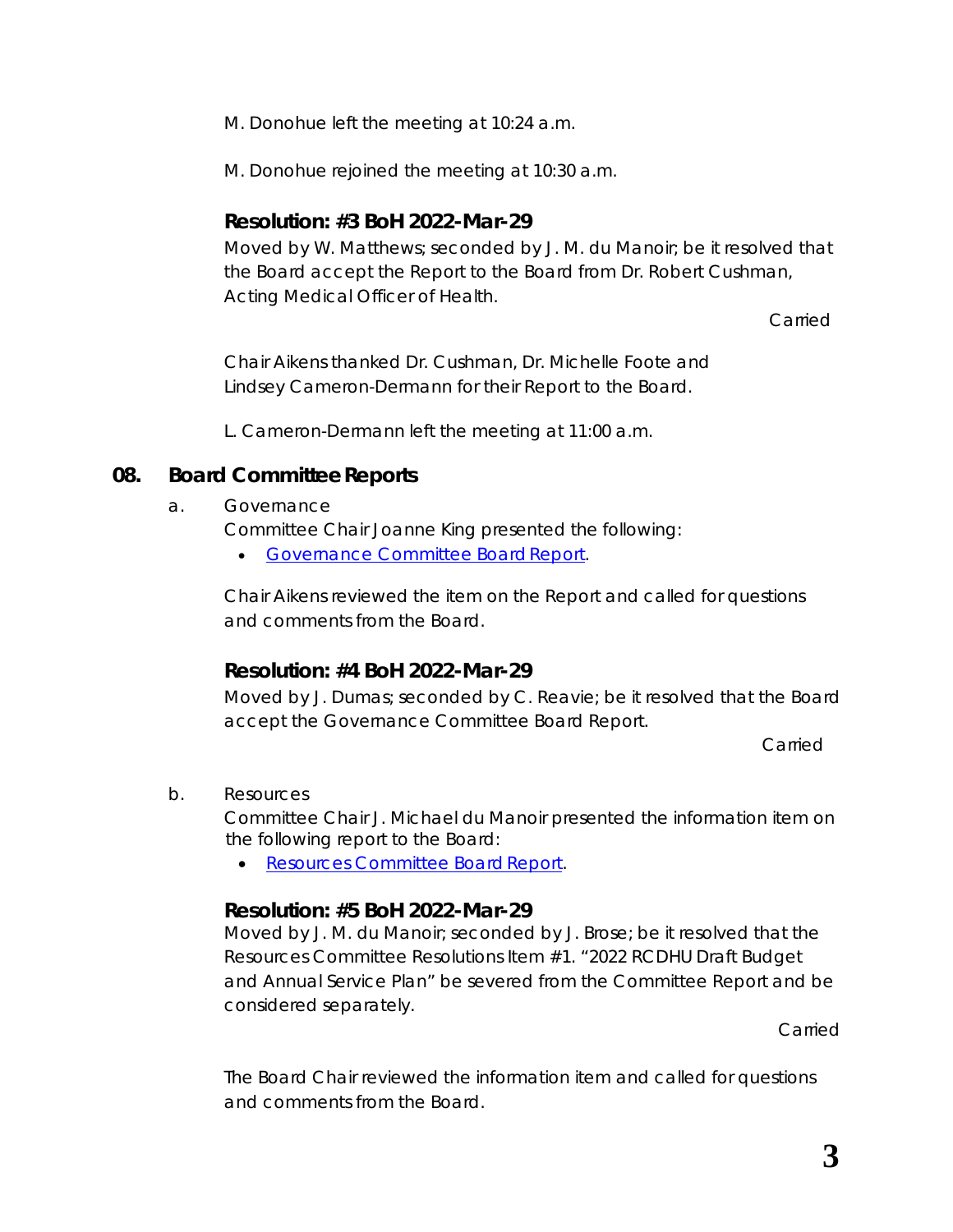# **Resolution: #6 BoH 2022-Mar-29**

Moved by C. Watt; seconded by J. M. du Manoir; be it resolved that the Board accept the Resources Committee Board Report, with the exception of the severed resolution.

Carried

The Board discussed in detail the *[2022 RCDHU Draft Budget and Annual](https://www.rcdhu.com/wp-content/uploads/2022/04/08.-a.-2022-RCDHU-Draft-Budget-and-Annual-Service-Plan-Notes-and-Highlights.pdf)  [Service Plan](https://www.rcdhu.com/wp-content/uploads/2022/04/08.-a.-2022-RCDHU-Draft-Budget-and-Annual-Service-Plan-Notes-and-Highlights.pdf)*, as presented by Committee Chair du Manoir.

H. Daly answered questions from the Board.

The Board Chair called for further questions and comments.

Going forward any adjustments made to quarterly reports, by funding sources, will be included in the Budget Notes.

## **Resolution: #7 BoH 2022-Mar-29**

Moved by C. Reavie: seconded by W. Matthews: be it resolved that the Resources Committee recommend that the Board approve the Annual Service Plan/2022 Budget, for submission to the Ministry of Health.

Carried

#### **09. Correspondence**

The Board received the following correspondence:

| Subject:      |                                                                                   | From:                                                                              | Action:                       |
|---------------|-----------------------------------------------------------------------------------|------------------------------------------------------------------------------------|-------------------------------|
| a.            | <b>Health and Racial Equity:</b><br><b>Denouncing Acts and Symbols</b><br>of Hate | <b>Public Health</b><br>Sudbury and<br><b>Districts</b>                            | • Received as<br>information  |
| $b$ .         | <b>Congratulation letter-C. Watt</b><br>and OIC                                   | • The Honourable<br>Christine Elliott,<br>Deputy Premier and<br>Minister of Health | • Received as<br>information. |
| $\mathsf{C}.$ | <b>Opioid Crisis Advocacy Letter</b>                                              | $\bullet$ Simcoe Muskoka<br>District Health Unit                                   | • Received as<br>information. |
| d.            | alPHa Cover Letter for alPHa<br><b>Elections Primer for 2022</b>                  | • Association of<br>Local Public Health<br>Agencies                                | • Received as<br>information. |